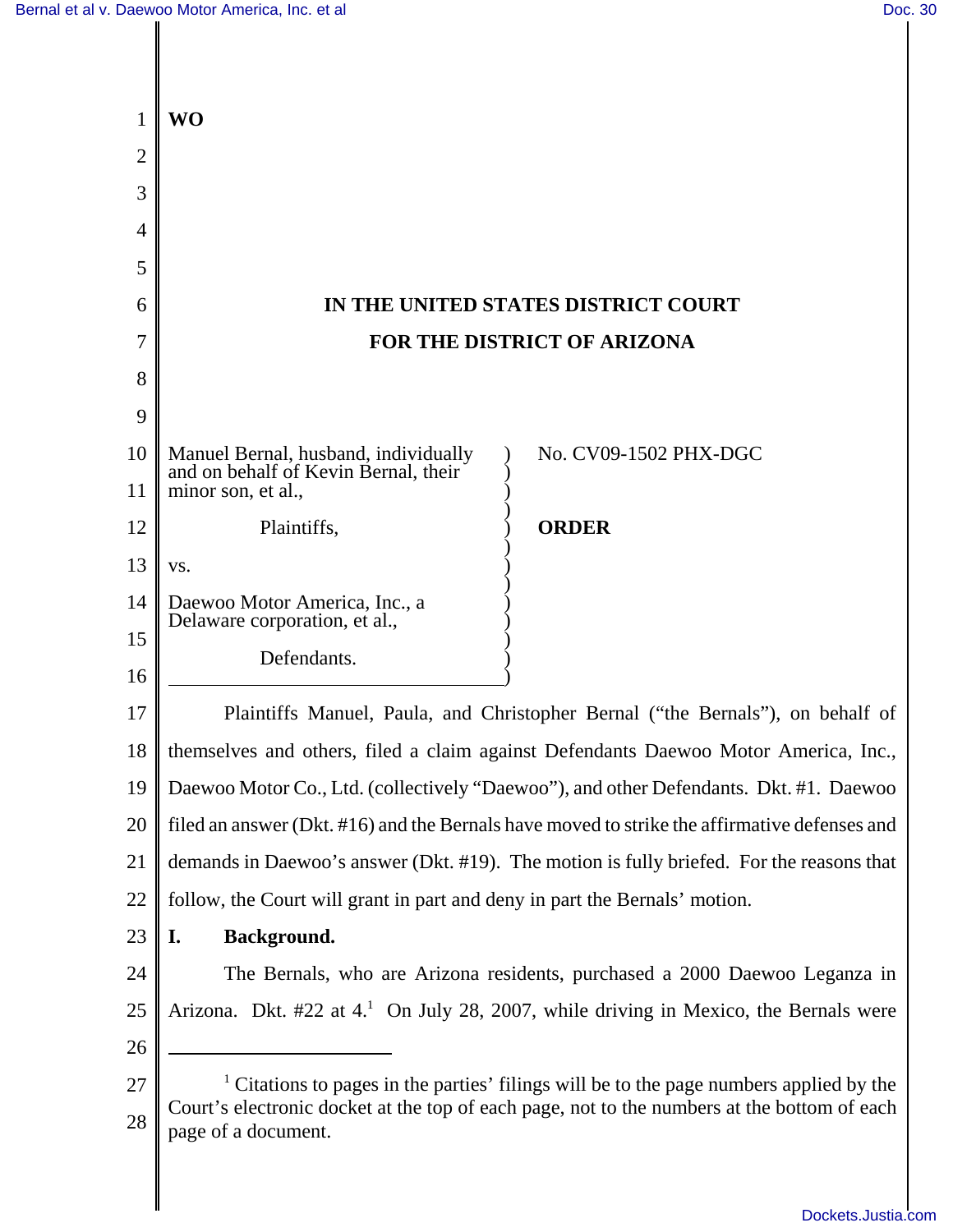1 2 3 4 5 6 7 8 9 involved in a rollover accident. Dkt. #19 at 2; Dkt. #20 at 2. The Bernals allege that "[d]uring the rollover, the [v]ehicle's roof buckled," causing substantial injuries to them and fatal injuries to Manuel Bernal's mother-in-law who was also in the vehicle. Dkt. #19 at 2. On July 21, 2009, the Bernals filed the present case against Daewoo and others, asserting claims for product liability, wrongful death, breach of warranty, failure to warn, and loss of consortium, as well as claims under the Arizona survival statute. Dkt. #1. On September 1, 2009, Daewoo filed its answer, which included 17 affirmative defenses and a demand for attorneys' fees. Dkt. #16. The Bernals have moved to strike all affirmative defenses and the demand.Dkt. #19.

#### 10 **II. Arizona law applies.**

11 12 13 14 15 16 17 18 19 20 21 22 "In a diversity case, the district court must apply the choice-of-law rules of the state in which it sits." *Abogados v. AT&T, Inc.*, 223 F.3d 932, 934 (9th Cir. 2000) (citing *Klaxon Co. v. Stentor Elec. Mfg. Co.*, 313 U.S. 487, 496 (1941)). Arizona has adopted the "most significant relationship" test set forth in the Restatement (Second) of Conflict of Laws. *See Bates v. Super. Ct.*, 749 P.2d 1367, 1369 (Ariz. 1988); *Garcia v. Gen. Motors Corp.*, 990 P.2d 1069, 1075-76 (Ariz. App. 1999). Under this test, the Court must apply the law of the state that has the most significant relationship to the cause of action. *Garcia*, 990 P.2d at 1075-76. To determine which state has the most significant relationship, the Court must consider (1) where the injury occurred, (2) where the conduct causing the injury occurred, (3) the domicile and residence of the parties, and (4) where the relationship between the parties is centered. *Id.* at 1076. "Arizona courts traditionally have accorded great weight in the conflicts analysis to the domicile of the tort victim in a personal injury case." *Id.*

23 24 25 26 27 28 The Bernals argue that the Court should apply Arizona law, while Daewoo argues that "the law of forum where this accident occurred will govern." Dkt. #20 at 3. The Court agrees with the Bernals. Two important factors weigh in favor of applying Arizona law: (1) the Bernals are domiciled in Arizona, and (2) they purchased their vehicle here. Dkt. #22 at 4. The only factor that favors Mexico is that the accident occurred there, and this factor "loses significance if the place of injury is merely fortuitous" as it is here. *Garcia*, 990 P.2d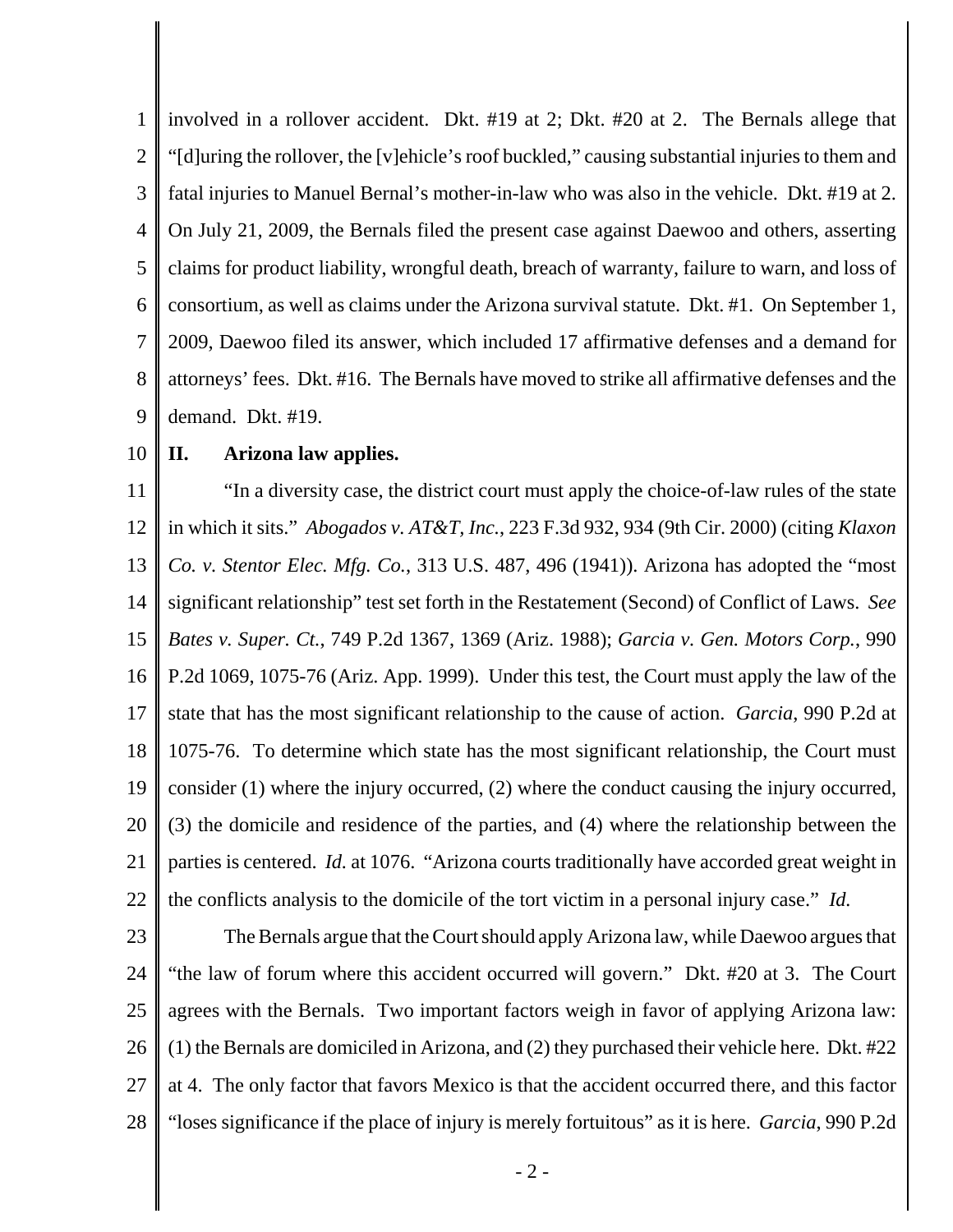1 2 3 4 5 at 1076. Several Arizona courts have chosen to apply Arizona law, and not the law of the state where the accident occurred, in circumstances much like this. *See, e.g., id.*; *Baroldy v. Ortho Pharm. Corp.*, 760 P.2d 574, 578-79 (Ariz. App. 1988) (applying Arizona law even when three of the four factors weighed against application of Arizona law); *Moore v. Montes*, 529 P.2d 716, 720-21 (Ariz. App. 1974).

6 7 8 9 10 11 12 13 14 15 16 17 18 19 In addition, the Court must consider "(1) the needs of the interstate and international systems, (2) the relevant policies and interests of the competing forums, (3) the protection of justified expectations, (4) the basic policies underlying the field of law, (5) the certainty, predictability, and uniformity of result, and (6) the ease of determining and applying the law of the particular forum." *Garcia*, 990 P.2d at 1077. Daewoo has not asserted that the law of Mexico should be applied based on these factors. Given that Mexico's only contact with this litigation is that the accident occurred there, the Court does not find that the needs of Mexico or its policies demand that Mexican law be applied. *See Moore*, 529 P.2d at 720-21. The Bernals are not Mexican residents, Daewoo is not a Mexican corporation, and the litigation does not concern Mexico's traffic laws or tort policies. Arizona is clearly more central to this litigation. The Bernals are Arizona residents, Daewoo does business here, and the Bernals purchased their vehicle here. Arizona certainly has an interest in protecting its citizens under its laws and policy rationales. As a result, this Court finds that Arizona law should be applied in this case.

#### 20 **III. Daewoo's affirmative defenses.**

21 22 23 24 25 26 27 28 The Bernals ask the Court to strike all of Daewoo's affirmative defenses. Dkt. #19. While the Court may strike insufficient defenses pursuant to Rule 12(f), "[m]otions to strike are viewed negatively because of the limited import of the pleadings under the Federal Rules." *Netflix, Inc. v. Blockbuster, Inc.*, 2006 WL 2458717, at \*8 (N.D. Cal. 2006). Motions to strike "'should not be granted unless it is clear that the matter to be stricken could have no possible bearing on the subject matter of the litigation.'" *Id.* (citation omitted). Although motions to strike are generally disfavored, they "are proper when a defense is insufficient as a matter of law." *Torres v. Goddard*, 2008 WL 1817994, \*1 (D. Ariz. 2008)

- 3 -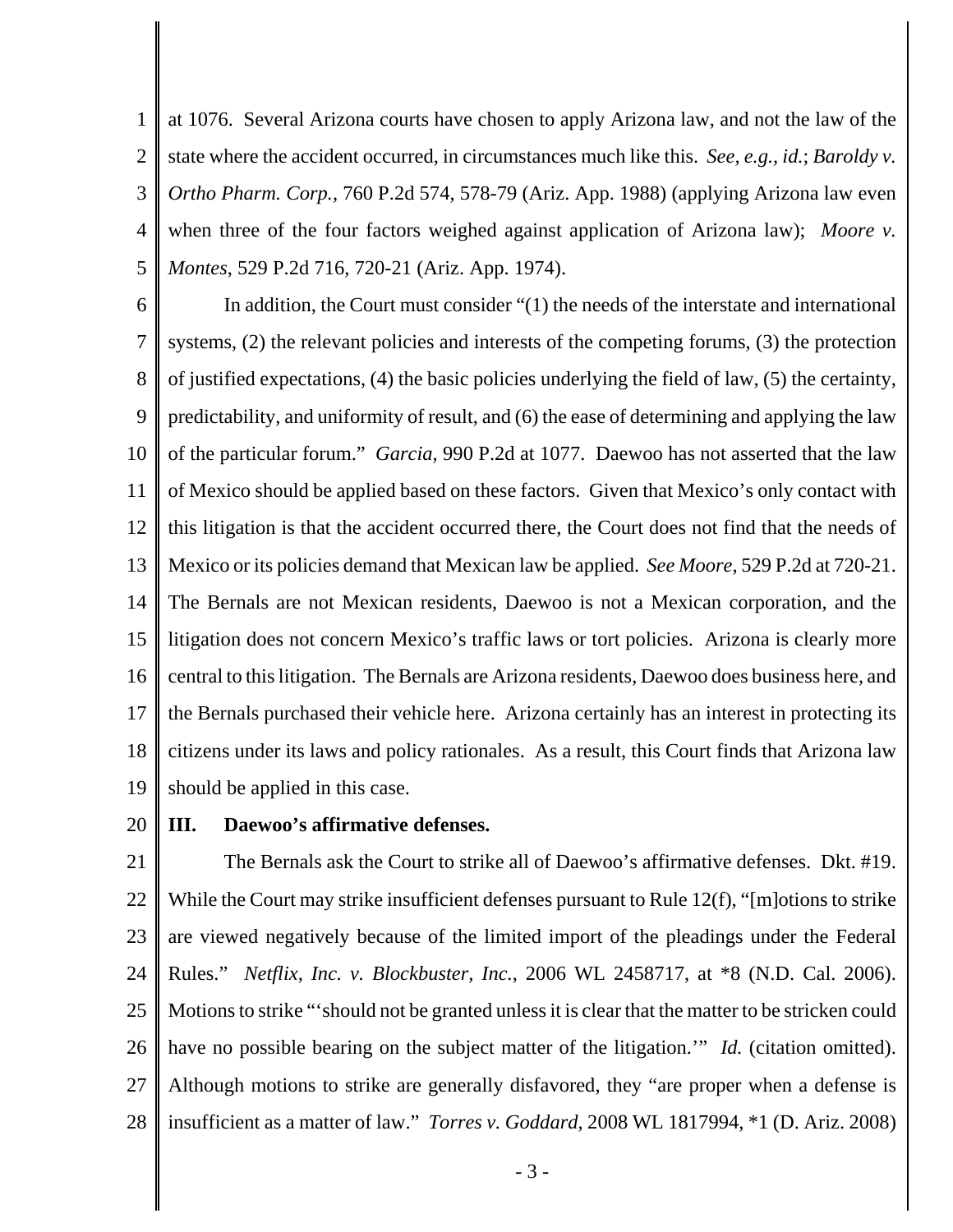1 2 (citing *Kaiser Aluminum & Chem. Sales, Inc. v. Avondale Shipyards, Inc.*, 677 F.2d 1045, 1057 (5th Cir. 1982)).

3 4 5 6 7 8 9 The Bernals argue that all Daewoo's affirmative defenses are insufficient because they do not contain factual support as required by Federal Rule of Civil Procedure 8(b). Dkt. #19 at 3-4. Rule 8(b), however, does not apply to affirmative defenses. Rule 8(c) applies and requires a party to "affirmatively state any avoidance or affirmative defense." It does not contain the language from Rules 8(a) or 8(b) requiring a "short and plain statement" or "short and plain terms." The Court will not strike Daewoo's affirmative defenses on the ground that they do not comply with Rule 8(b).

10 11 12 13 The Bernals also argue that six of Daewoo's 17 affirmative defenses – statute of limitations, statute of repose, assumption of the risk, notice of claim, collateral source, and statutory cap – are insufficient as a matter of Arizona law and should be stricken with prejudice under Rule 12(f). The Court will consider these six affirmative defenses in turn.

14

### **A. Statute of limitations.**

15 16 17 18 19 20 21 22 23 24 Daewoo has asserted as an affirmative defense that "Plaintiffs' claims are barred by the applicable statute of limitations." Dkt. #16 at 7. The Bernals, however, assert that they complied with all applicable statutes of limitation. Under Arizona law, product liability claims, failure to warn claims, and wrongful death claims must be brought within two years of the accrual of the claim. A.R.S. §§ 12-542, 12-551. Survival actions and loss of consortium claims also have a two year limitation, as they also arise from injuries to person. A.R.S. § 12-542. The Bernals assert that they complied with the two year limitation because the claim accrued on July 28, 2007 – the date of the accident – and the Bernals filed the present case on July 21, 2009, less than two years later. Dkt. #19 at 4-5. Daewoo does not dispute these dates.

25 26 27 28 The Bernals also claim that they complied with the statute of limitations for their breach of warranty claim, which they assert could be either two years or four years depending on whether the claim sounds in contract or tort. *See* A.R.S. §§ 12-542, 47-2725 (indicating that there is a two year period for breach of warranty claims arising out of

 $-4-$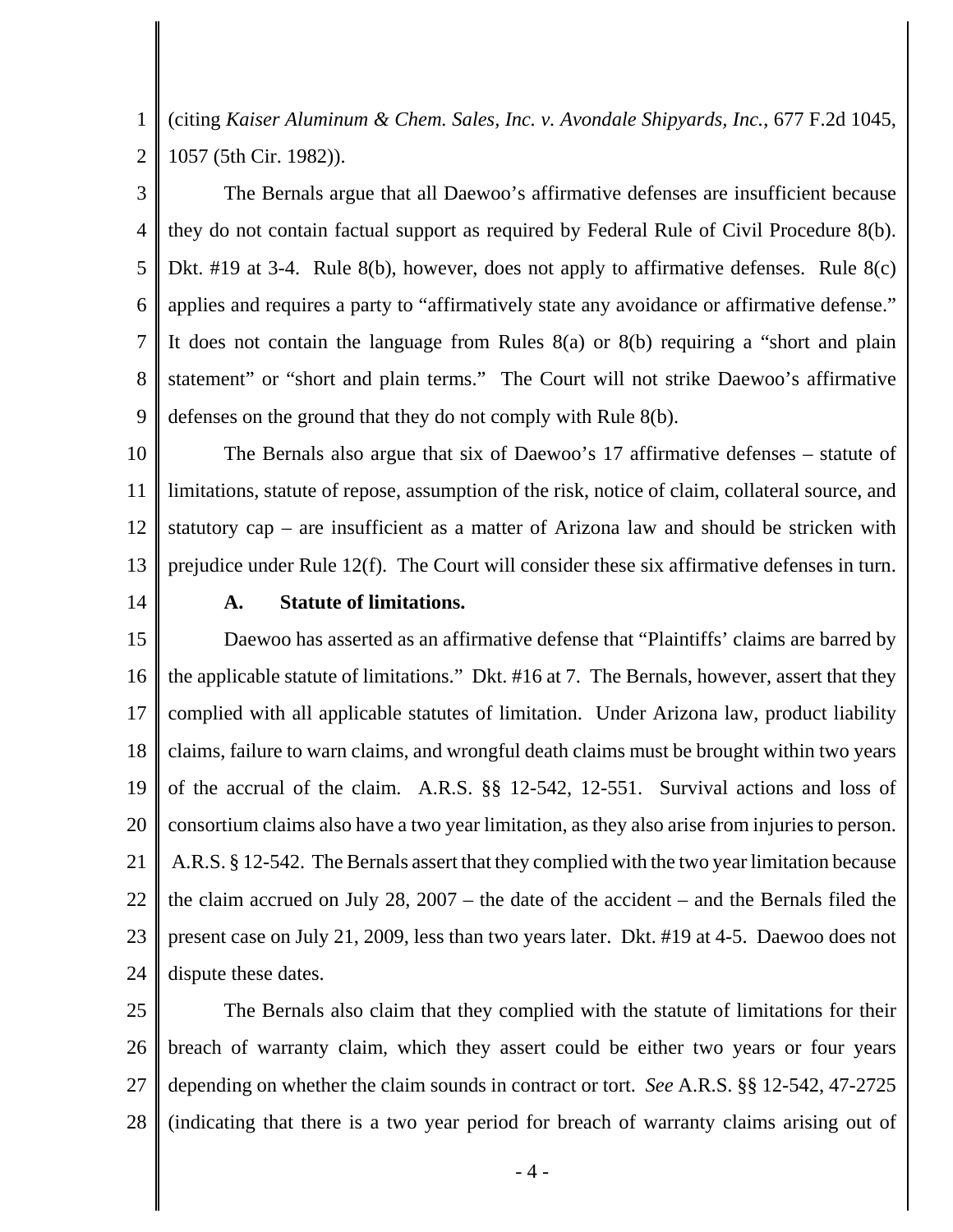1 2 3 4 5 6 7 8 personal injury and a four year period for contract disputes). Under A.R.S § 47-2725, however, a breach of warranty action based on contract must be brought within four years of accrual of the cause of action, which generally occurs "when tender of delivery is made." The Bernals did not inform the Court when they received their vehicle from Daewoo, so the Court cannot determine whether four years passed between "tender of delivery" and the date the Bernals brought suit. A.R.S § 47-2725. As a result, the Court cannot conclude that no applicable statute of limitations could bar the Bernals' claims. The Court will not strike the defense.

9

### **B. Statute of repose.**

10 11 12 13 14 15 16 17 18 19 20 Arizona recognizes a statute of repose in actions based in contract, but not in negligence claims. A.R.S. § 12-552; *see Flagstaff Affordable Housing Ltd. P'Ship v. Design Alliance, Inc.*, 212 P.3d 125, 132 (Ariz. App. 2009); *Fry's Food Stores of Ariz., Inc. v. Mather & Assoc., Inc.*, 900 P.2d 1225, 1227 (Ariz. App. 1995). Given that the Bernals assert a breach of warranty claim based upon "certain express and implied warranties" including the warranty of merchantability and the warranty of fitness for a particular purpose, the Court cannot hold that the Bernals' action is based entirely in tort and not in contract. Dkt. #1, ¶ 51; *see* A.R.S. § 47-2314 (indicating that the warranty of merchantability and the warranty of fitness for a particular purpose arise from contract); Am. L. Prod. Liab. 3d § 18:34 (stating that breach of warranty actions sound in contract). The Court cannot strike the defense on this ground.

21

# **C. Assumption of the risk.**

22 23 24 25 26 27 28 To "invoke the doctrine of assumed or incurred risk there must be either a risk or danger which the plaintiff knows of or appreciates, or the danger must be so obvious that the plaintiff will be presumed to have known and comprehended it." *Miller v. George F. Cook Constr. Co.*, 370 P.2d 53, 54 (Ariz. 1962). Whether the Bernals assumed the risk generally is a question of fact for the jury. *See A Tumbling-T Ranches v. Flood Control Dist. of Maricopa County*, --- P.3d ---, 2009 WL 3245447, \*19 (Ariz. App. 2009). As a result, the Court cannot strike this defense on the ground that it is insufficient as a matter of law.

- 5 -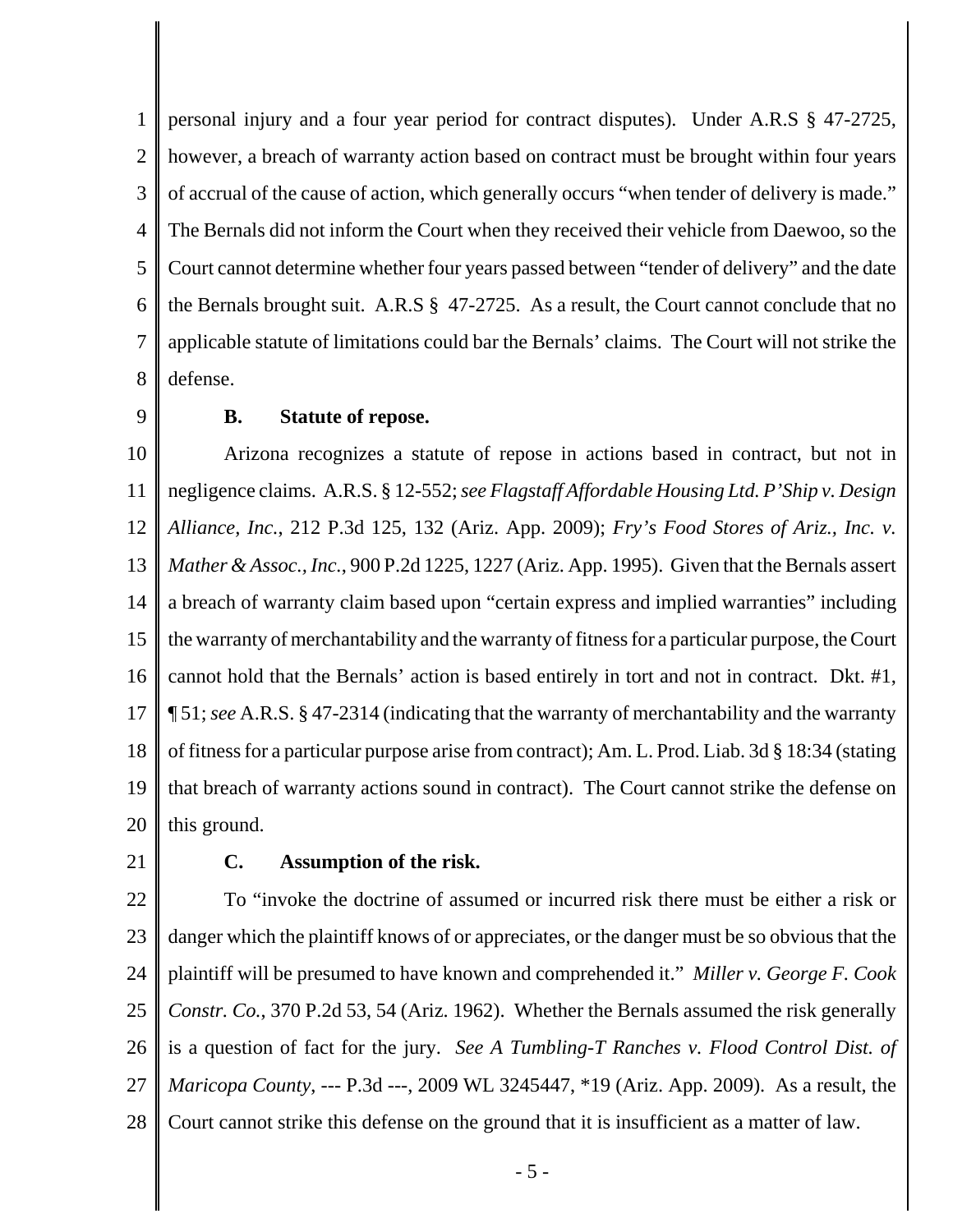### **D. Notice of claim.**

2 3 4 5 Plaintiffs argue that there is no notice of claim requirement under Arizona law unless the defendant is the state or federal government. *See* A.R.S. § 12-821.01. Daewoo does not dispute this contention. As a result, the Court finds the notice of claim defense insufficient as a matter of law and will strike it with prejudice.

6

1

# **E. Collateral source.**

7 8 9 10 11 12 In Arizona, this defense applies in contract actions but not in tort actions. *See Norwest Bank (Minn.), N.A. v. Symington*, 3 P.3d 1101, 1109 (Ariz. App. 2000); *Grover v. Ratliff*, 586 P.2d 213, 215 (Ariz. App. 1978); *Silverson v. U.S.*, 710 F.2d 557, 559 (9th Cir. 1983). Because the Bernals' breach of warranty action may sound in contract, the Court cannot now hold this affirmative defense legally insufficient. The Court will not strike this affirmative defense with prejudice.

13

# **F. Statutory cap.**

14 15 16 The Bernals assert that there are no constitutional or statutory limitations on the amount of recovery in the present action, and Daewoo has not pointed to any. The defense will be stricken with prejudice.

17

# **G. Summary.**

18 19 20 21 At this early stage of the litigation, the Court can conclude that only two of Daewoo's affirmative defenses are insufficient as a matter of law – notice of claim and statutory cap. The Court will strike these defenses with prejudice, but otherwise will deny the Bernals' motion to strike.

#### 22 **IV. Daewoo's claim for attorneys' fees.**

23 24 25 26 27 28 Arizona law generally does not permit the recovery of attorneys' fees unless provided by statute or agreement of the parties. *See U.S. Fid. Guar. Co. v. Frohmiller*, 227 P.2d 1007, 1008 (Ariz. 1951). Arizona statutes provide for attorneys' fees when the claim "aris[es] out of a contract," or when the "claim or defense constitutes harassment" or "is not made in good faith." A.R.S. § 12-341.01. The Bernals argue that Daewoo cannot recover attorneys' fees because none of the claims sound in contract. As discussed above, however, the Bernals'

- 6 -